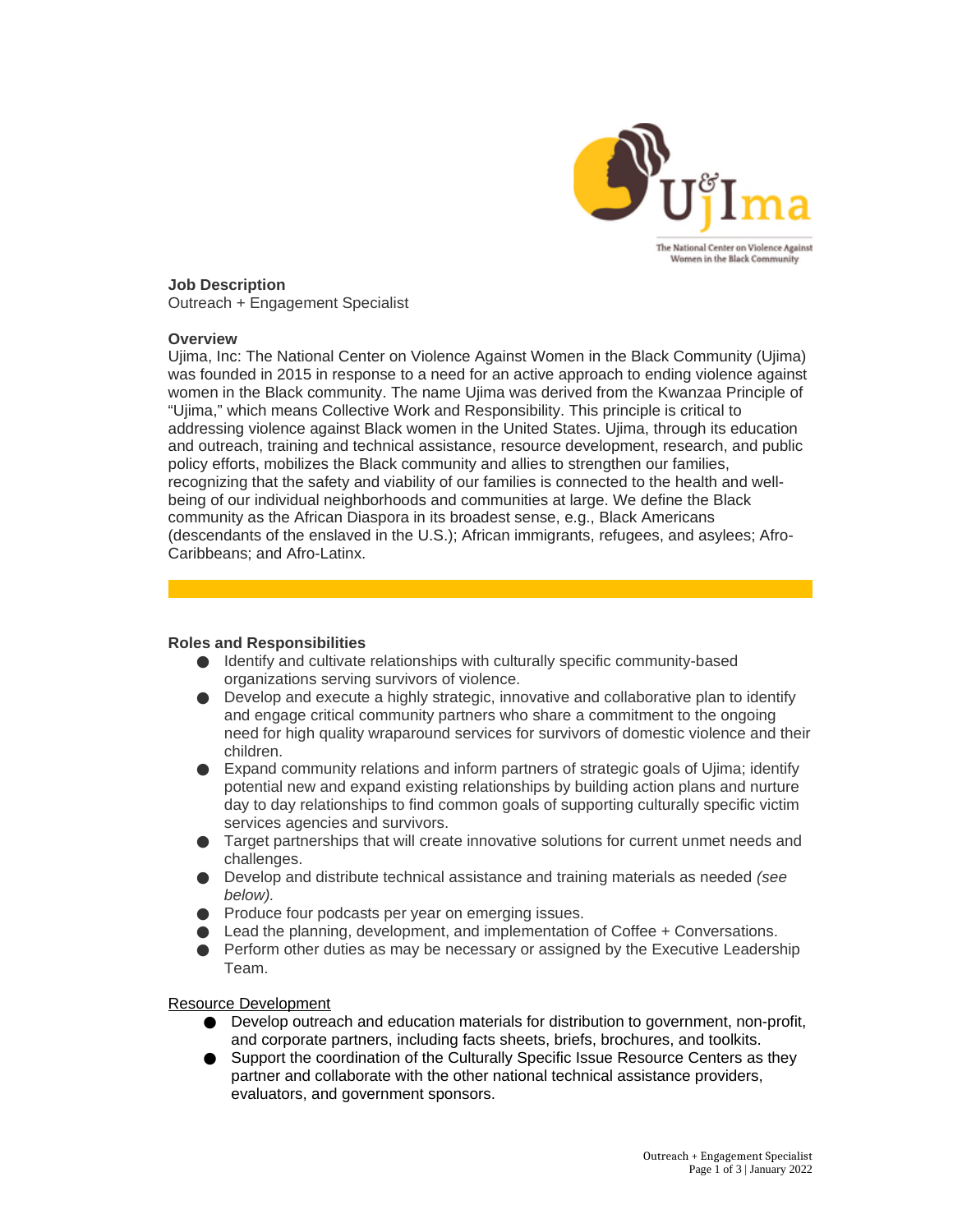● Promote community engagement and organizing within racial and ethnic communities and with and between formal and informal systems that enhance strong site-based collaborations and partnerships.

## Project Management

- Collaborate with staff to develop project objectives and timelines and ensure all deliverables are met.
- Generate and collect qualitative and quantitative data on project activities for the development of outreach and engagement materials.
- Manage relationships with Ujima's national consultants to ensure timely and accurate completion of project work, as well as contracts and administrative processes.
- Assist in the development of social media content and manage social media placement.
- Organize and maintain Ujima chapters throughout the United States and Territories.

## **Qualifications**

- Must have a Bachelor's Degree and at least five years of experience in advocacy related to domestic violence, sexual violence, stalking, other forms of gender violence, racial equity, and/or social justice in the Black community in the U.S. and Territories.
- Must have existing contact networks with organizational partners relevant to domestic violence victims and superlative interpersonal skills.
- Must possess strong relationships and proven success in networking with community leaders.
- Must demonstrate a commitment to eradicating violence against women, gender violence, and/or intimate partner violence. Demonstrated commitment to the trauma informed, survivor-centered philosophy of Ujima.
- **Must be independent, highly accountable, and a driven self-starter.**
- Must possess exceptional interpersonal and networking skills.
- Must possess strong analytical and communication skills.
- Must possess the ability to make independent decisions, follow instructions, and accept constructive feedback.
- **Bilingual in Spanish and English** *preferred*, but not required.

## **Skills**

- Excellent oral and written communication skills which demonstrate a commitment to professionalism.
- Ability to manage multiple projects with overlapping deadlines.
- Ability to work independently as well as collaboratively in a small office setting.
- Ability to develop and maintain cooperative relationships with a diversity of individuals, organizations, and government agencies that support effective negotiation and networking necessary for advocacy with internal and external stakeholders.
- Strong presentation skills necessary for effectively training participants in the areas of advocacy and other policy areas.
- Excellent research skills.
- Knowledge of Microsoft Office Suite software, Adobe Acrobat, Google Workspace, and Zoom.
- Creativity and a desire to approach things in new ways.
- Superior organization skills which allow for efficient work flow and effective management of multiple concurrent projects.
- High level of independence and initiative.
- Strong team and coalition building skills.
- Willingness to travel locally and nationally with occasional overnight stays.